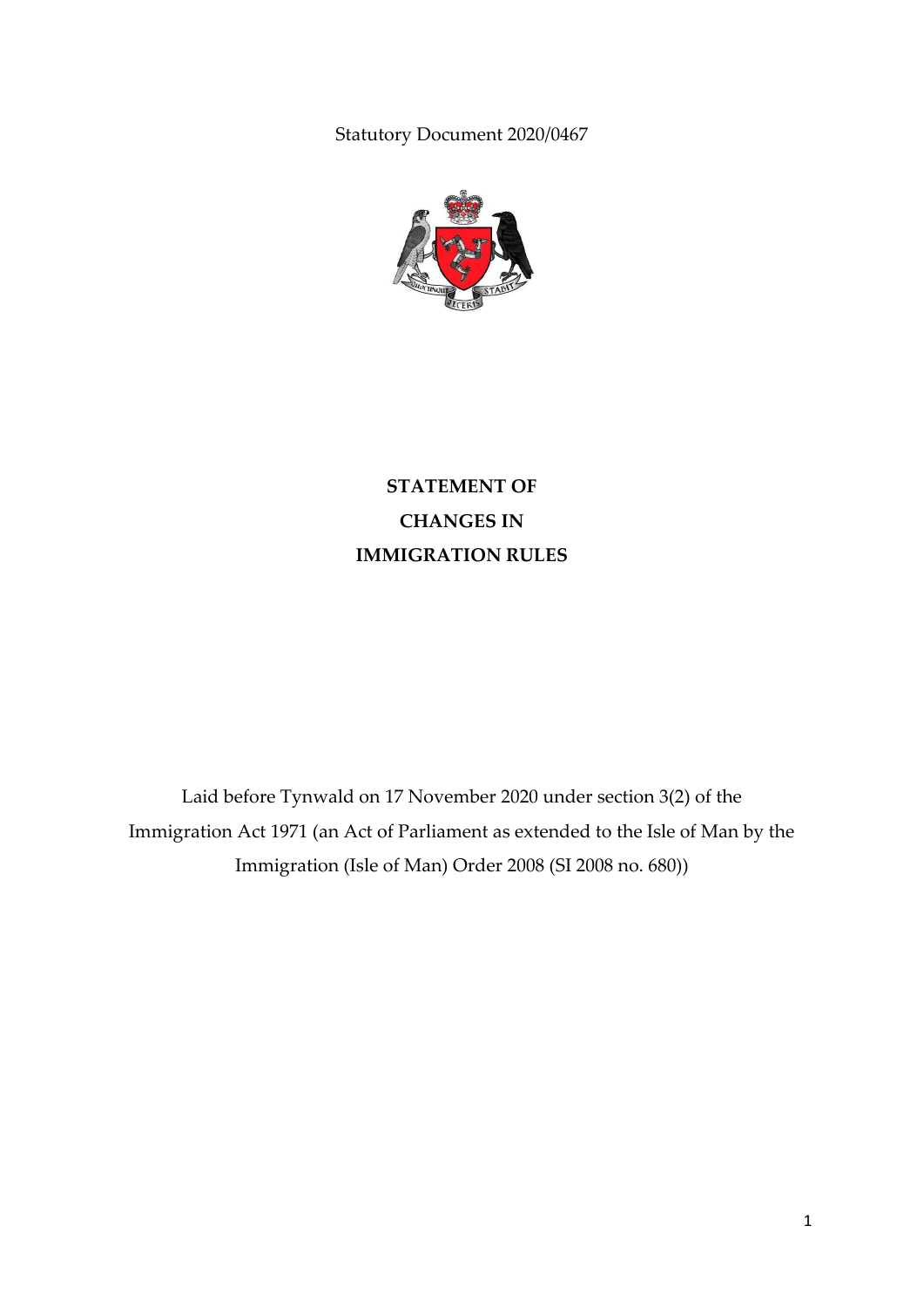The Minister for the Cabinet Office has made the following changes to the Immigration Rules laid down as to the practice to be followed in the administration of the Immigration Act 1971<sup>1</sup> (of Parliament) as it has effect in the Isle of Man<sup>2</sup> for regulating entry into and the stay of persons in the Isle of Man and contained in the Statement laid before Tynwald on 17 May 2005<sup>3</sup> .

#### **Commencement**

All changes set out in this Statement take effect immediately after this Statement of Changes in Immigration Rules is made.

### **Changes to Part 1**

- 1 For paragraph  $A7(1)(c)$  and (d) substitute
	- "(c) either of the following apply
		- (i) the person provides evidence which satisfies the Minister that travel to the country where the application for entry clearance would normally be made has been rendered impossible or impractical due to restrictions on travel imposed as a direct result of the COVID-19 pandemic; or
		- (ii) for so long as regulation 5 (Prohibition of Entry) of the Emergency Powers (Coronavirus)(Entry Restrictions)(No.2) Regulations 2020 (SD 2020/0279) remains in operation; and
	- (d) the criteria in either  $(c)(i)$  or  $(c)(ii)$  remain in place at the date of application referred to in (2).".

### **MADE AT 10:27am ON 19 OCTOBER 2020**

### **HOWARD QUAYLE**

*Minister for the Cabinet Office*

1

<sup>1</sup> 1971 c. 77

<sup>&</sup>lt;sup>2</sup> See the Immigration (Isle of Man) Order (S.I. 2008 No 680)

<sup>3</sup> S.D. 62/05 amended by S.D.692/05, S.D. 442/06, S.D. 547/06, S.D. 781/06, S.D. 871/06, S.D. 124/07, S.D. 303/07, S.D. 534/07, S.D. 02/08, S.D. 500/08, GC 32/09, GC 35/09, GC 14/10, GC 26/10, GC 02/11, SD 518/11, SD 40/12, SD 0288/12, SD 0625/12, SD 0657/12, SD250/13, SD 302/13, SD 345/13 ,SD 2014/0004, SD 2014/0082, SD 2014/241, SD2014/314 , SD2014/324, SD2015/0265, SD2015/0386, SD2016/0092, SD2016/0175, SD5016/0211, SD2017/0066, SD2017/0183, SD2017/0314, SD2018/0084, SD2018/0134, SD2018/0328, SD2019/0119, SD2019/0143, SD2019/0330, SD2019/0380, SD2020/0011, SD2020/0070, SD2020/0088, SD2020/0140, SD2020/0316 and SD2020/0344.